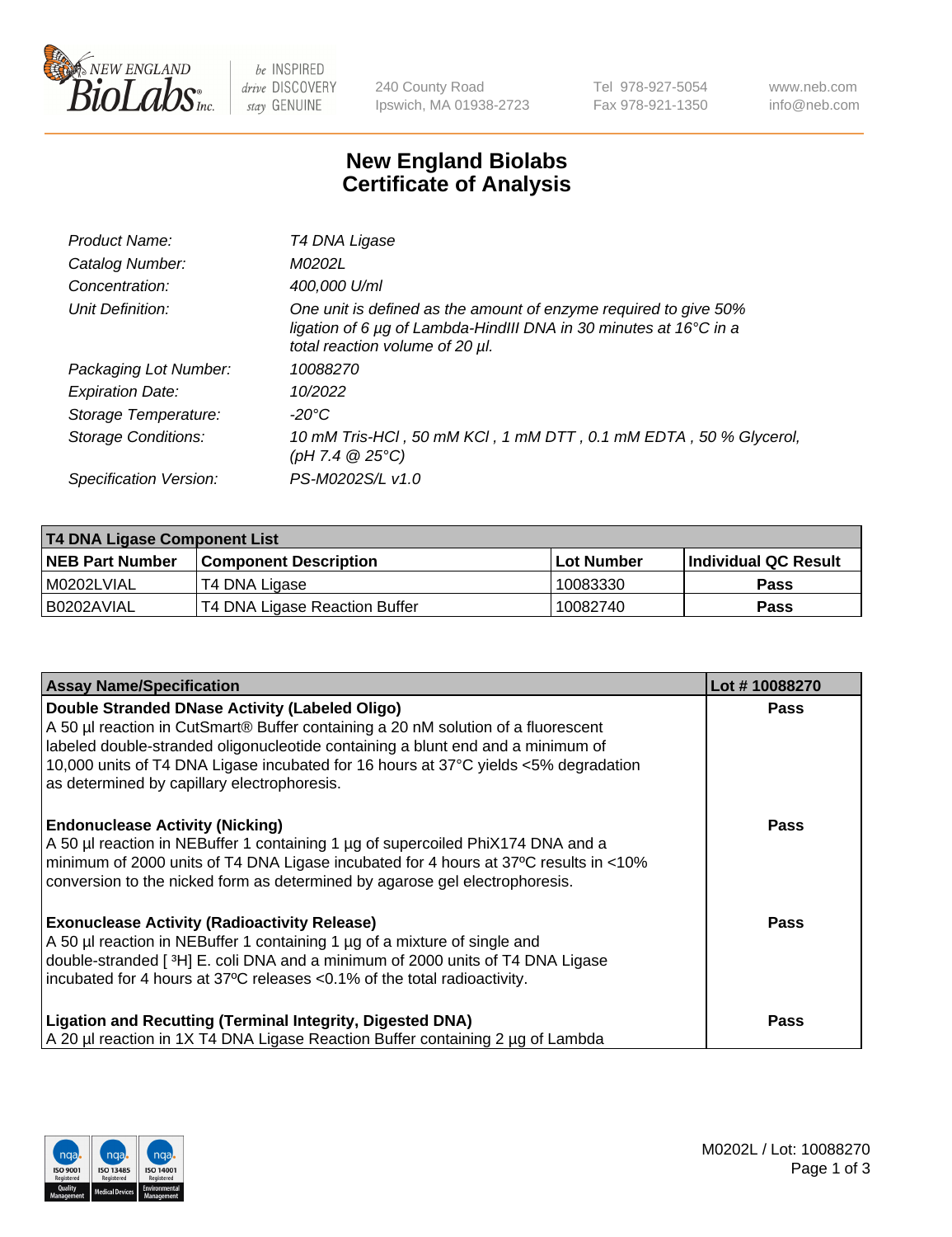

be INSPIRED drive DISCOVERY stay GENUINE

240 County Road Ipswich, MA 01938-2723 Tel 978-927-5054 Fax 978-921-1350

www.neb.com info@neb.com

| <b>Assay Name/Specification</b>                                                                                                                                                                                                                                                                                                                                                                             | Lot #10088270 |
|-------------------------------------------------------------------------------------------------------------------------------------------------------------------------------------------------------------------------------------------------------------------------------------------------------------------------------------------------------------------------------------------------------------|---------------|
| DNA-HindIII Digest and a minimum of 4000 units of T4 DNA Ligase incubated for 16<br>hours at 37°C results in >95% ligation of the DNA fragments as determined by agarose<br>gel electrophoresis. Of these ligated fragments, >95% can be recut with HindIII.                                                                                                                                                |               |
| <b>Non-Specific DNase Activity (16 Hour)</b><br>A 50 µl reaction in NEBuffer 1 containing 1 µg of CIP-treated Lambda-HindIII DNA and<br>a minimum of 2000 units of T4 DNA Ligase incubated for 16 hours at 37°C results in a<br>DNA pattern free of detectable nuclease degradation as determined by agarose gel<br>electrophoresis.                                                                        | <b>Pass</b>   |
| <b>Protein Concentration (A280)</b><br>The concentration of T4 DNA Ligase is 0.4 mg/ml +/- 10% as determined by UV<br>absorption at 280 nm. Protein concentration is determined by the Pace method using<br>the extinction coefficient of 57,675 and molecular weight of 55,292 daltons for T4<br>DNA Ligase (Pace, C.N. et al. (1995) Protein Sci., 4, 2411-2423).                                         | Pass          |
| <b>Protein Purity Assay (SDS-PAGE)</b><br>T4 DNA Ligase is ≥ 95% pure as determined by SDS-PAGE analysis using Coomassie Blue<br>detection.                                                                                                                                                                                                                                                                 | <b>Pass</b>   |
| qPCR DNA Contamination (E. coli Genomic)<br>A minimum of 2000 units of T4 DNA Ligase is screened for the presence of E. coli<br>genomic DNA using SYBR® Green qPCR with primers specific for the E. coli 16S rRNA<br>locus. Results are quantified using a standard curve generated from purified E. coli<br>genomic DNA. The measured level of E. coli genomic DNA contamination is ≤ 1 E. coli<br>genome. | <b>Pass</b>   |
| <b>RNase Activity (Extended Digestion)</b><br>A 10 µl reaction in NEBuffer 4 containing 40 ng of a 300 base single-stranded RNA<br>and a minimum of 1 µl of T4 DNA Ligase is incubated at 37°C. After incubation for 16<br>hours, >90% of the substrate RNA remains intact as determined by gel electrophoresis<br>using fluorescent detection.                                                             | <b>Pass</b>   |
| <b>Single Stranded DNase Activity (FAM-Labeled Oligo)</b><br>A 50 µl reaction in CutSmart® Buffer containing a 20 nM solution of a fluorescent<br>internal labeled oligonucleotide and a minimum of 10,000 units of T4 DNA Ligase<br>incubated for 16 hours at 37°C yields <5% degradation as determined by capillary<br>electrophoresis.                                                                   | Pass          |
| <b>DNase Activity (Labeled Oligo, 3' extension)</b><br>A 50 µl reaction in CutSmart® Buffer containing a 20 nM solution of a fluorescent<br>labeled double-stranded oligonucleotide containing a 3' extension and a minimum of<br>10,000 units of T4 DNA Ligase incubated for 16 hours at 37°C yields <5% degradation                                                                                       | Pass          |